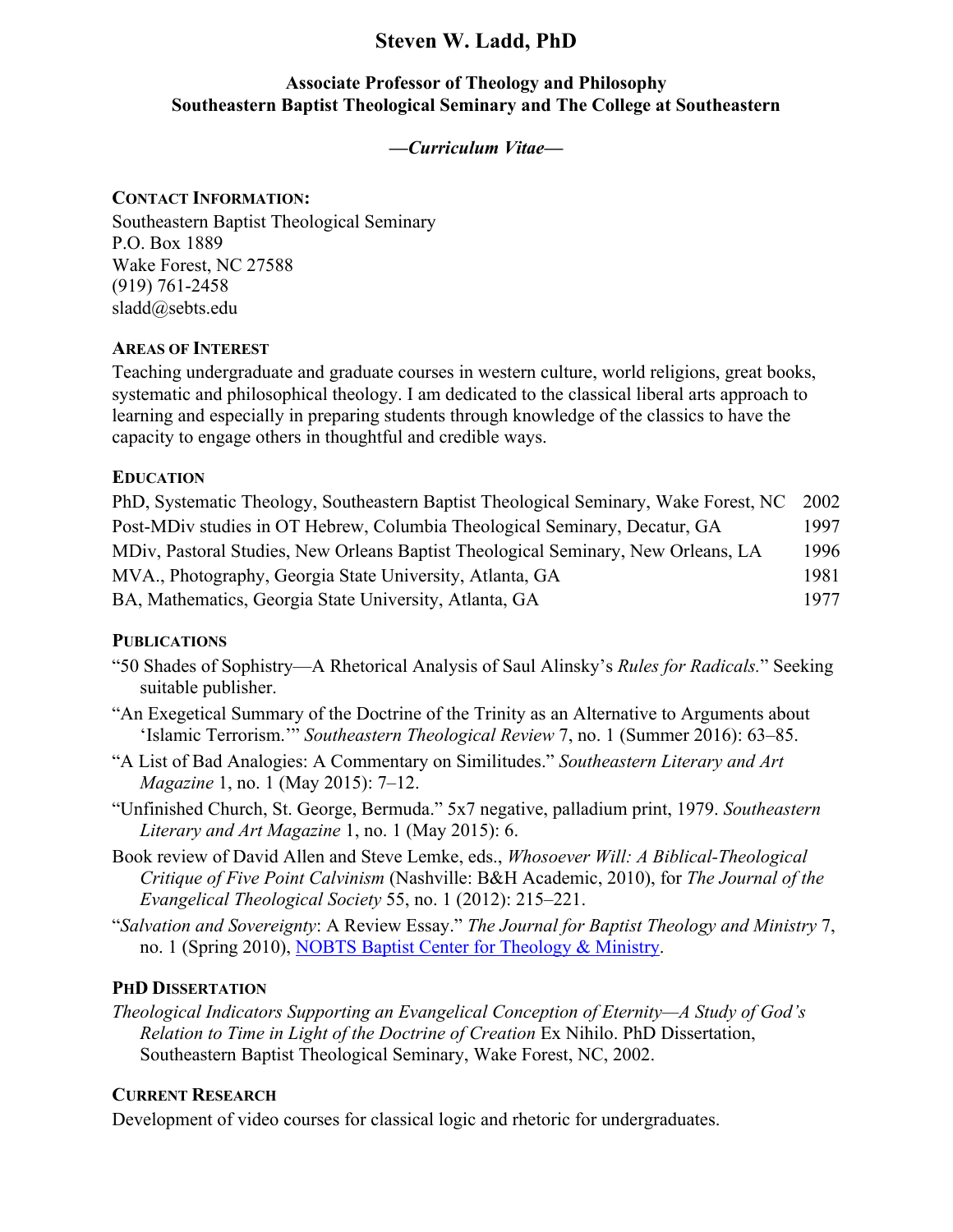# **Steven W. Ladd, PhD**

| <b>EMPLOYMENT HISTORY</b>                                             |               |
|-----------------------------------------------------------------------|---------------|
| Associate Professor of Theology and Philosophy                        | 2002-Present  |
| Southeastern Baptist Theological Seminary, Wake Forest, NC            |               |
| Adjunct Online Professor of Theology, Randolph School of Divinity     | 2010–Present  |
| Liberty University, Lynchburg, VA                                     |               |
| Instructor of Theology and Bible                                      | 1999-2002     |
| Southeastern College at Wake Forest, Wake Forest, NC                  |               |
| <b>Interim Pastor</b>                                                 | May-Nov. 2000 |
| Olive Branch Baptist Church, Durham, NC                               |               |
| <b>Research Fellow</b>                                                | 1998-1999     |
| Southeastern Baptist Theological Seminary, Wake Forest, NC            |               |
| Co-owner, Vice President                                              | 1983-1997     |
| Pulse Technology, Inc., Marietta, GA                                  |               |
| <b>Staff Photographer</b>                                             | 1982          |
| Atlanta History Center, Atlanta, GA                                   |               |
| Instructor of Photography                                             | 1981-1982     |
| Georgia State University Atlanta, GA                                  |               |
| Staff Photographer and Graduate Teaching Assistant                    | 1980-1981     |
| Georgia State University, Atlanta, GA                                 |               |
| <b>ADMINISTRATIVE DUTIES, SOUTHEASTERN SEMINARY</b>                   |               |
| Program Coordinator, Humanities, College at Southeastern,             | 2013-Present  |
| Southeastern Theological Seminary, Wake Forest, NC.                   |               |
| Program Coordinator, Theology, College at Southeastern,               | 2008-2012     |
| Southeastern Theological Seminary, Wake Forest, NC.                   |               |
| Chairman of the Faculty Library Committee                             | 2004-2007     |
| Member of the President's Curriculum Review Committee for the College | 2005-2006     |

#### **TEACHING EXPERIENCE, SOUTHEASTERN SEMINARY, WAKE FOREST, NC**

Graduate and undergraduate courses taught at Southeastern Baptist Theological Seminary and The College at Southeastern including the institutions extension centers: Systematic Theology, Historical Theology, World Cultures and Religions, Logic, Rhetoric, History of Ideas, Study Methods, Remedial Mathematics, and supervision in Pastoral Ministry. For Southeastern I have also been on graduate committees as director and first or second reader for a number of PhD, ThM, and MA dissertations and theses. I have also led, or participated in, many functions related to new student orientation and academic advisement.

## **TEACHING EXPERIENCE, LIBERTY UNIVERSITY, LYNCHBURG, VA**

Since 2010 an annual contract from the School of Divinity at Liberty University has been accepted to be an online seminary instructor in Systematic Theology.

#### **PROFESSIONAL ASSOCIATION**

Evangelical Theological Society Evangelical Philosophical Society

#### **MINISTRY** (DETAILS PROVIDED UPON REQUEST)

Ordained to the gospel ministry by First Baptist Church of Atlanta, GA in 2003. Supply Preaching, Interim Pastoring in the Wake Forest/Durham NC area. Sunday School teaching and lay ministry at Faith Baptist Church, Youngsville, NC.